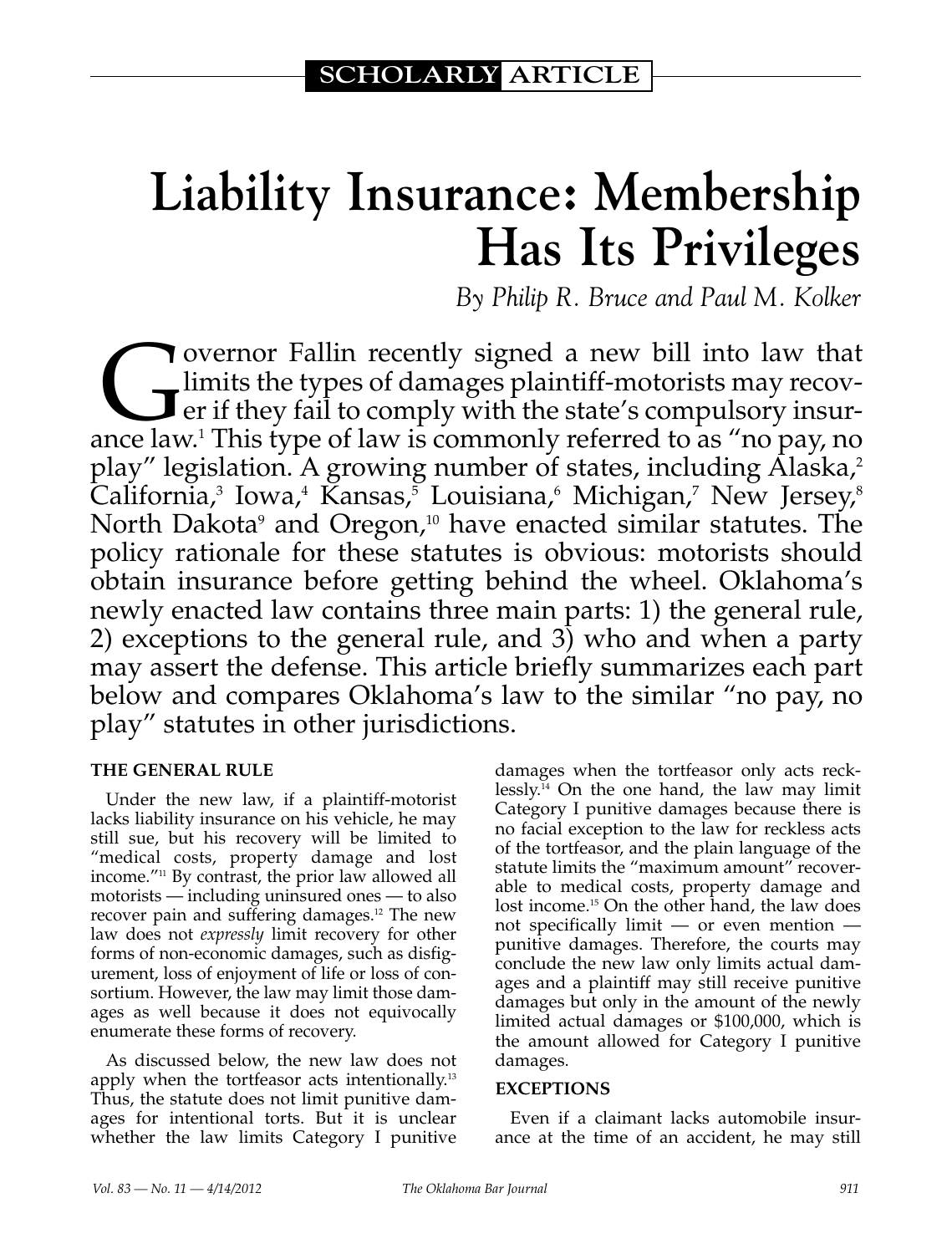pursue all available legal remedies (including pain and suffering) if one of the following seven exceptions applies:

First, an uninsured claimant may still recover all damages if a driver under the influence of drugs or alcohol injures him.16 For this exception to apply, the intoxicated driver must either be convicted of or plead guilty to driving under the influence. $17$  If the intoxicated driver dies as a result of the accident, the claimant must prove by a preponderance of the evidence that the tortfeasor was intoxicated.18 Alaska, California, Kansas, Louisiana, New Jersey and Oregon all have similar exceptions.19

Second, an uninsured passenger of a vehicle is exempt, but only if the passenger did not own the vehicle that was involved in the accident.<sup>20</sup>

Third, an uninsured claimant is exempt for injuries caused by an automobile accident if he was not physically located within the motor vehicle involved in the accident.<sup>21</sup> For example, an uninsured pedestrian is exempt if struck by a vehicle.

Fourth, this legislation does not apply to any wrongful death claim.22 Therefore, an estate may sue for the wrongful death of anyone injured in an automobile accident, even if none of the exceptions would

otherwise apply had the claimant survived the accident.<sup>23</sup>

Fifth, an uninsured claimant may still recover all damages if the other driver in the accident: a) intentionally caused the accident, b) left the scene of the accident or c) was committing a felony at the time of the accident.<sup>24</sup> Unless otherwise specified by statute, a felony is generally defined as a crime that is punishable by at least one year in prison.<sup>25</sup> Thus, if the other driver is speeding or committing other misdemeanor traffic violations, this exception will not apply. All the other states with "no pay, no play" statutes have similar exceptions.26 Accordingly, case law from those states may be helpful when addressing any issues here.

 Sixth, minors can always recover full damages, even if the child's parents were uninsured motorists.<sup>27</sup> To qualify, the parent or parents must claim the child "as a dependent on the

**b Until the courts sort that issue out, however, practitioners would be wise to assert the limitation as an affirmative defense.** 

federal income tax return."28 Although federal income tax returns allow different types of dependents beside children, this exception is arguably limited to children-dependents because the statute uses the words "parent or parents."29

Finally, the law provides a "grace" period that applies only if specific criteria are satisfied.30 The grace period would only apply if 1) the claimant had a valid insurance policy that was terminated or nonrenewed for "failure to pay the premium," and 2) the insurer failed to send notice to the claimant's last known address at least 30 days prior to the accident.<sup>31</sup> Notably, if the insurance policy was cancelled or nonrenewed for some other reason besides "failure to pay the premium," the claimant may not be able to assert this exception even if notice was

never provided.32

#### **ASSERTING THE LIMITA-TION: WHO AND WHEN**

Each person "involved in the accident" *and* "found liable" for the claimant's injuries may assert the limitation on damages.33 Consequently, it appears the defense may not be asserted until *after* there is a finding of liability. The precondition of fault is odd, inasmuch as a violation of the compulsory liability law occurs well before the accident.

Louisiana and Oregon are the only other jurisdictions that require the defendant to "assert" the limitation.<sup>34</sup> In fact, Louisiana's statute expressly states that the limitation is an affirmative defense and requires a defendant to assert it in the defendant's first responsive pleading.<sup>35</sup> On its face, Oklahoma's statute does not go that far. As such, there may be an open issue regarding whether an Oklahoma litigant must also specifically assert the limitation as an affirmative defense in an answer for the limitation to apply.

Until the courts sort that issue out, however, practitioners would be wise to assert the limitation as an affirmative defense. Oregon's law may be particularly instructive on this point. Like Oklahoma, Oregon requires defendants to prove that the plaintiff did not have insurance.36 Further, Oregon does not specifically name the limitation as an affirmative defense.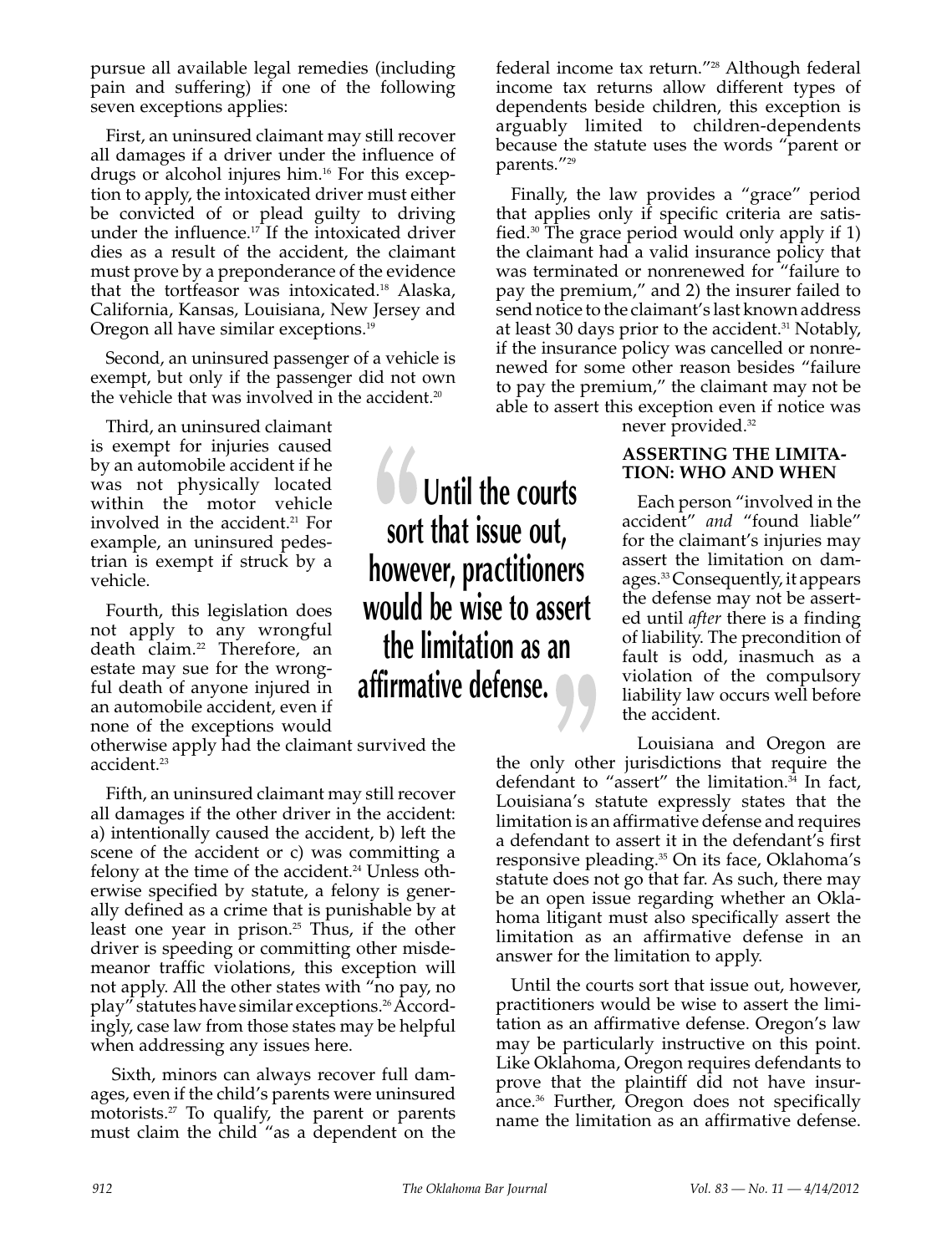Yet Oregon case law makes it clear that the limitation is, in fact, an affirmative defense. $37$ 

But, while instructive, there may be some limitations on the applicability of Oregon's statute. Unlike Oklahoma's law, Oregon's statute only generally requires a party to assert the limitation; it does not require a party to assert the limitation after a finding of liability. Therefore, the applicability of Oregon law may be limited.

Because the responsible party must assert this limitation, it stands to reason that the liable party carries the burden of proof in this regard. One Louisiana case specifically held that the defendant asserting the limitation, as an affirmative defense, must prove by a preponderance of the evidence that the plaintiff-motorist did not have insurance.<sup>38</sup> Thus, Louisiana case law may be helpful to those practitioners facing issues about the sufficiency of evidence to meet this burden.

Another curious aspect of the new law is that it states a person must be "involved in the accident" to assert the limitation.<sup>39</sup> This raises the issue of whether a plaintiff, under the right circumstances, may avoid the limit on damages by suing a non-involved owner of a vehicle for negligent entrustment.

In one California case, *Day v. City of Fontana*, the court addressed a similar issue.<sup>40</sup> There, the plaintiff sued the city for creation of a dangerous condition on public property and for nuisance when overgrown shrubbery prevented the tortfeasor from seeing the plaintiff's vehicle. $41$  The city asserted the "no pay, no play" limitation, arguing that the court should broadly construe the statute.<sup>42</sup> The plaintiff objected, contending that the statute only applied when a litigant's insurance was personally implicated in the lawsuit.<sup>43</sup> In the end, the court held that the limitation still applied because the lawsuit was one "arising out of the operation or use of [a] motor vehicle."44

Oklahoma courts may likely follow *Fontana*  because Oklahoma's statute contains very similar language.45 Further, both statutes have the same general policy goal of incentivizing drivers to buy car insurance.

Another issue that might arise under the new law is whether it applies to product liability cases involving car accidents. Again, California law may be instructive. There, one court held that the limitation did not apply to a case where a product defect caused a car wreck.<sup>46</sup> The court reasoned that it would not meet the policy aims of the "no pay, no play" legislation if it applied the limitation.<sup>47</sup> Intuitively, this makes sense because the "no pay, no play" legislation seeks to encourage drivers to take responsibility; it does not concern the corporate defendants at the heart of product liability cases. Oklahoma courts, however, may disagree, especially if an uninsured plaintiff injures another person in an accident caused by a defective product.

A final notable issue is whether Oklahoma's "no pay, no play" statute will apply to foreign uninsured motorists. In *Atkinson v. Boyne*, a Louisiana federal court found that the "no pay, no play" statute, in conjunction with Louisiana's compulsory insurance law, did not apply to foreign uninsured motorists if the foreign motorists' vehicles were not registered in Louisiana.48 Whether Oklahoma courts would refuse to extend Oklahoma's "no pay, no play" statute under similar circumstances is an open question. However, there is a strong argument that the failure to apply the law would violate Oklahoma public policy. This is true regardless of whether a court applies the *lex loci contractus* rule or the most significant relationship test.<sup>49</sup> Simply put, the spirit and purpose of the law is to protect Oklahoma drivers, and an Oklahoma defendant would be penalized merely because the claimant resided out-of-state. Moreover, the foreign plaintiff would receive a benefit to which Oklahoma citizens are not entitled.

Undoubtedly, other issues beyond the scope of this article will arise.<sup>50</sup> Practitioners should be aware of the similar laws and persuasive case law from other jurisdictions. At the same time, however, attorneys should also understand that Oklahoma's law is unique; it has taken bits and pieces from other statutes, but it is certainly not patterned after any specific law. Thus, the lawyers and judges here will have to use their own Oklahoma ingenuity to mold and interpret any ambiguities in the statute.

1. *See* 47 O.S. §7-116 (2011) (effective Nov. 1, 2011).

2. Alaska Stat. §09.65.320 (2004).

3. Cal. Civ. Code §3333.4 (1996).

4. Iowa Code §321A.5 (2006).

5. Kan. Stat. §40-3130 (2011).

6. La. Rev. Stat. §32:866 (2007).

- 7. Mich. Comp. Laws §500.3113 (1986).
- 8. N.J. Rev. Stat. §39:6A-4.5 (2003).
- 9. N.D. Cent. Code §26.1-41-20 (2003).
- 10. Or. Rev. Stat. §31.715 (1999).

11. 47 O.S. §7-116(A) ("[T]he maximum amount that a plaintiff or claimant may receive, if the plaintiff or claimant is not in compliance with the Compulsory Insurance Law, shall be limited to the amount of